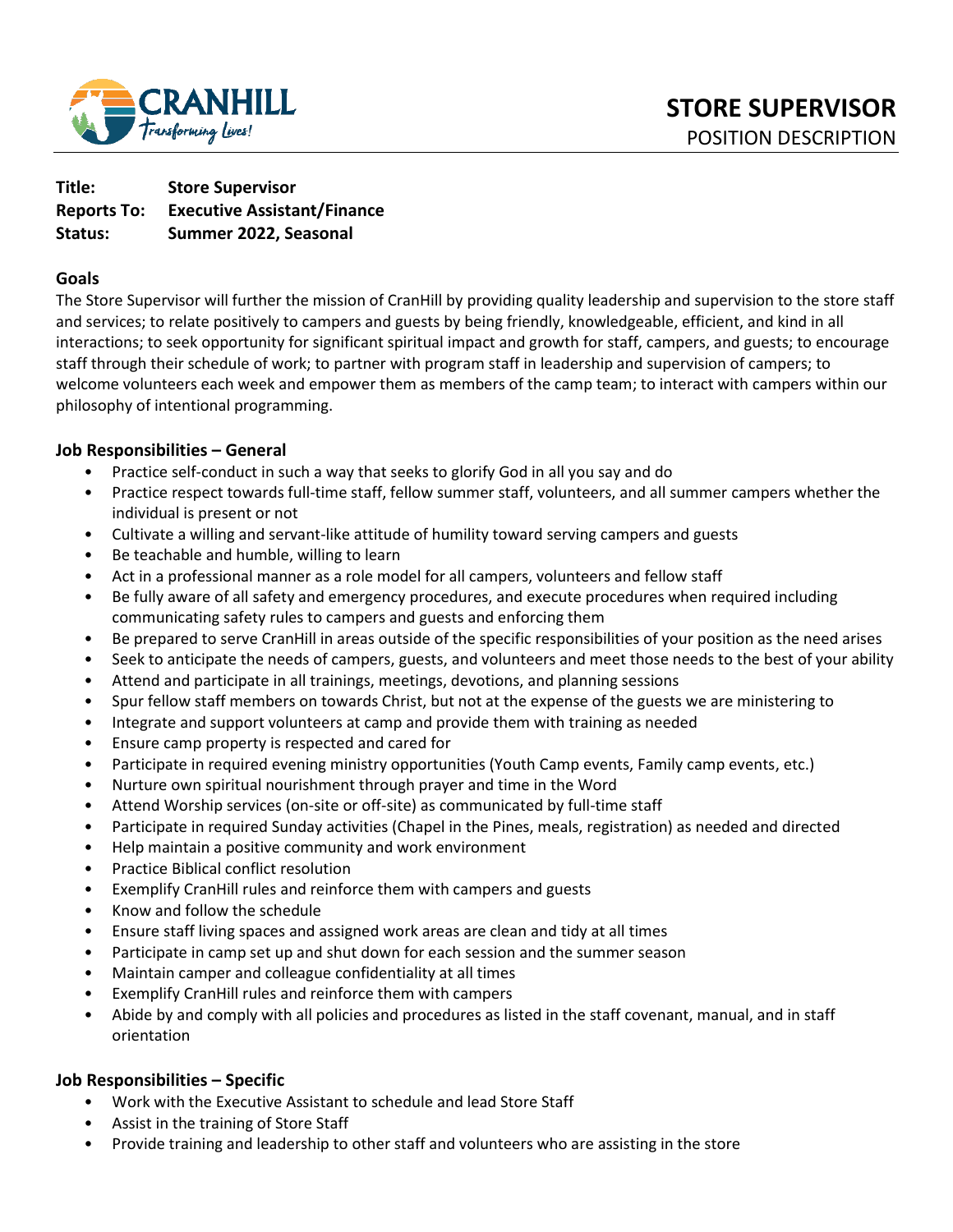- Field all guest questions, comments, and complaints both in person and over the phone in a friendly and professional manner.
- Supervise and maintain the appearance, cleanliness, organization, and safety of the store area and equipment
- Encourage Store staff through prayer, devotionals, and one on one relationships
- Have extensive knowledge of Ranch policies, events, and programs and communicate to guests and summer staff as necessary.
- Open and operate the store at hours set by the Executive Assistant
- Report needed equipment repairs to the Executive Assistant
- Complete and/or Report inventories of store merchandise and supplies to the Executive Assistant
- Order supplies as requested by the Executive Assistant
- Maintain and distribute the recreation equipment provided by the store to guests and campers (balls, rackets, table games, etc.)
- Maintain store cleanliness, including the retail space, café, restrooms, game room, laundry room, storage areas, porch, and patio
- Maintain the presentation of merchandise in a beautiful, orderly, and well-stocked manner
- Keep machines clean and in good repair
- Handle money, count change, distribute tickets and other goods
- Assist with the registration of Summer Campers, Family Campers, Day Guests, and Retreat Guests
- Prepare and/or serve food items to guests, including ice cream and other snacks
- Maintain order and a pleasant atmosphere in the store for all our campers and guests
- Inform and enforce all registered guest procedures (check-ins, wristbands, etc.)
- Read and follow guidelines, instructions, and procedures as stated in the Barn Store Manual
- Assist in other guest service and hospitality needs in the store and office.
- Other duties as assigned

# **Qualifications**

- Strong, maturing faith in and relationship with Jesus Christ as Lord and Savior
- Passion for the CranHill mission of being a ministry through which God is transforming lives into the image of Christ
- Must have a teachable attitude and a willingness to learn
- Preferably 21 years old, but must be at least 18 years old
- Must be available between Mid-May and August 23, 2021
- Previous experience with retail or guest services is preferred
- Previous experience with phones and computers is helpful
- Have good communication skills
- A desire to work with children, and people in general

# **Special Conditions**

This is a residential position. Accommodations will be provided for the duration of the contract and most meals will be provided while camp is in session.

# **Essential Functions**

CranHill summer staff will be expected to:

- Be able to identify emergency situations, either by seeing them happen, hearing cries for help, or hearing the emergency alert siren and bell.
- Have the strength, endurance, and physical skills to respond quickly and appropriately to emergency situations, according to written emergency procedures and plans, which may include calling for help, running distances up to a half-mile, and watching to see if campers are responding appropriately.
- Be able to demonstrate or participate in camp activities as they supervise and instruct campers: this will require the ability to walk, sit, climb, kneel, crouch, stoop, and stand.
- Be able to move items (such as boxes of inventory, food containers, porch furniture, large trash bags, and more) around in the store areas: this will require the strength and mobility to push, pull, lift, and carry items up to 50 pounds.